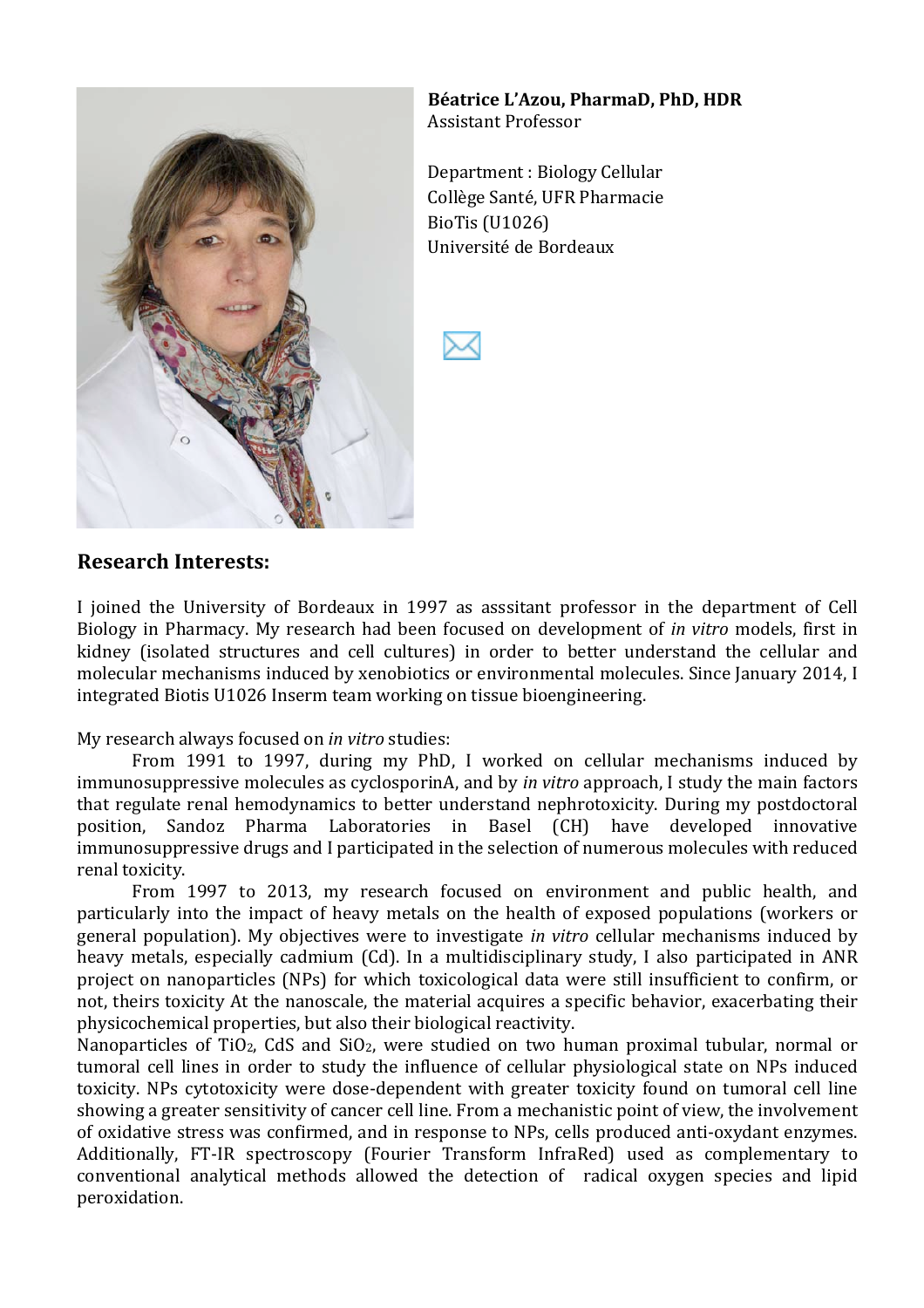Since January 2014, in Inserm U1026 team Biotis, I focused my research on the field of vascular tissue engineering. Tissue engineering developped biological substitutes in order to restore or reconstruct tissue functions. One goal of the vascular group, was to develop a cellularized vascular substitute based hydrogel chitosan. In this area, the cellular component is very important. A healthy endothelial layer is crucial to creating the anti-thrombogenic surface required to interact with the circulating blood and to prevent the initiation and progression of the pathophysiological cascade. As exemple, endothelial NO (produced by endothelial NO synthase, eNOS) is physiologically important for maintaining vascular homeostasis. My interest was to analyze the biochemical pathways of NO synthesis and to estimate NO production, eNOS enzyme activity and/or eNOS gene expression by endothelial cells seeded on hydrogel chitosan.

#### **Keywords/expertise:**

| Cell Culture                 | Kidney cells       | Endothelial cells       | <b>PECs</b>    |
|------------------------------|--------------------|-------------------------|----------------|
| Nephrotoxicity               | Cytotoxicolgy      | <b>Oxidative Stress</b> | Vasoreactivity |
| Nanotoxicity                 | Endocytosis        | Heavy metal             | Cadmium        |
| Nanoparticles                | Titanium oxide     | Spectrometry            | Microscopy     |
| Image Analysis               | Immunofluorescence | eNOS                    | Nitric oxide   |
| Vascular substitute Chitosan |                    |                         |                |

### **Selected)Publications :**

- 1- Barron'E.,'Passagne'I.,'Auger'A.,'Travoa A.,'Rascol E.,'**L'Azou)B**., Forfar I. Monitoring'biological' effect of 20 nm versus 100 nm silica nanoparticles induced on a human renal cell line using Fourier Transform Infrared spectroscopy. Anal. Methods, 2016, 8, 2233-2242.
- 2- Pujalté I., Passagne I., Daculsi R., De Portal C.,Ohayon-Courtès C., L'Azou B. Cytotoxic effects and cellular oxidative mechanisms of metallic nanoparticles on renal tubular cells: impact of particle solubility. Toxicology Research, 2015, 4, 409-422.
- 3- L'Azou B., Passagne I., Monicou S., Treguer M., Pujalté I., Szpunar J., Lobinski R., Ohayon-Courtès C. Comparative cytotoxicity of cadmium (CdCl<sub>2</sub>, CdO, CdS micro and nanoparticles in renal cells. Toxicology Research, 2014, 3, 1, 32-41.
- 4- Passagne, I., Morille, M., Rousset, M., Pujalté, I., L'Azou, B. Implication of oxidative stress in size-dependent toxicity of silica nanoparticles in kidney cells. Toxicology 2012, 299 (2-3), 112\124
- 5- Pujalte I., Passagne I., Brouillaud B., Treguer M., Durand E., Ohayon-Courtes C., **L'Azou B**. Cytotoxicity and oxidative stress induced by different metallic nanoparticles on human kidney cells. Part Fibre Toxicol, 2011, 8, 10.
- 6- De Gabory L., Bareille R, Daculsi R., L'Azou B, Flahaut E., Bordenave L. Carbon nanotubes have a deleterious effect on the nose: the first in vitro data. Rhinology. 2011, 49, 4, 445-452
- 7- Mounicou'S.,'Ouerdane' L.,'**L'Azou) B**.,'Passagne' I.,'Ohayon'Courtès'C.,'Szpunar' J.,' Lobinski'R.' Identification of metallothionein subisoforms in HPLC using accurate mass and online sequencing by electrospray hybrid linear ion trap-orbital ion trap mass spectrometry. Analytical Chemistry, 2010, 82, 6947-6957
- 8- Pédeboscq S., L'Azou B., Passagne I., De Giorgi F., Ichas F., Pometan J.P., Cambar J. Anticancer drugs exert differential apoptotic and cytotoxic effets on glioblastoma primary cultures with various EGFR and bcl-2 profiles. Journal of Experimental Therapeutics Oncology 2009, 8, (2): 105\116.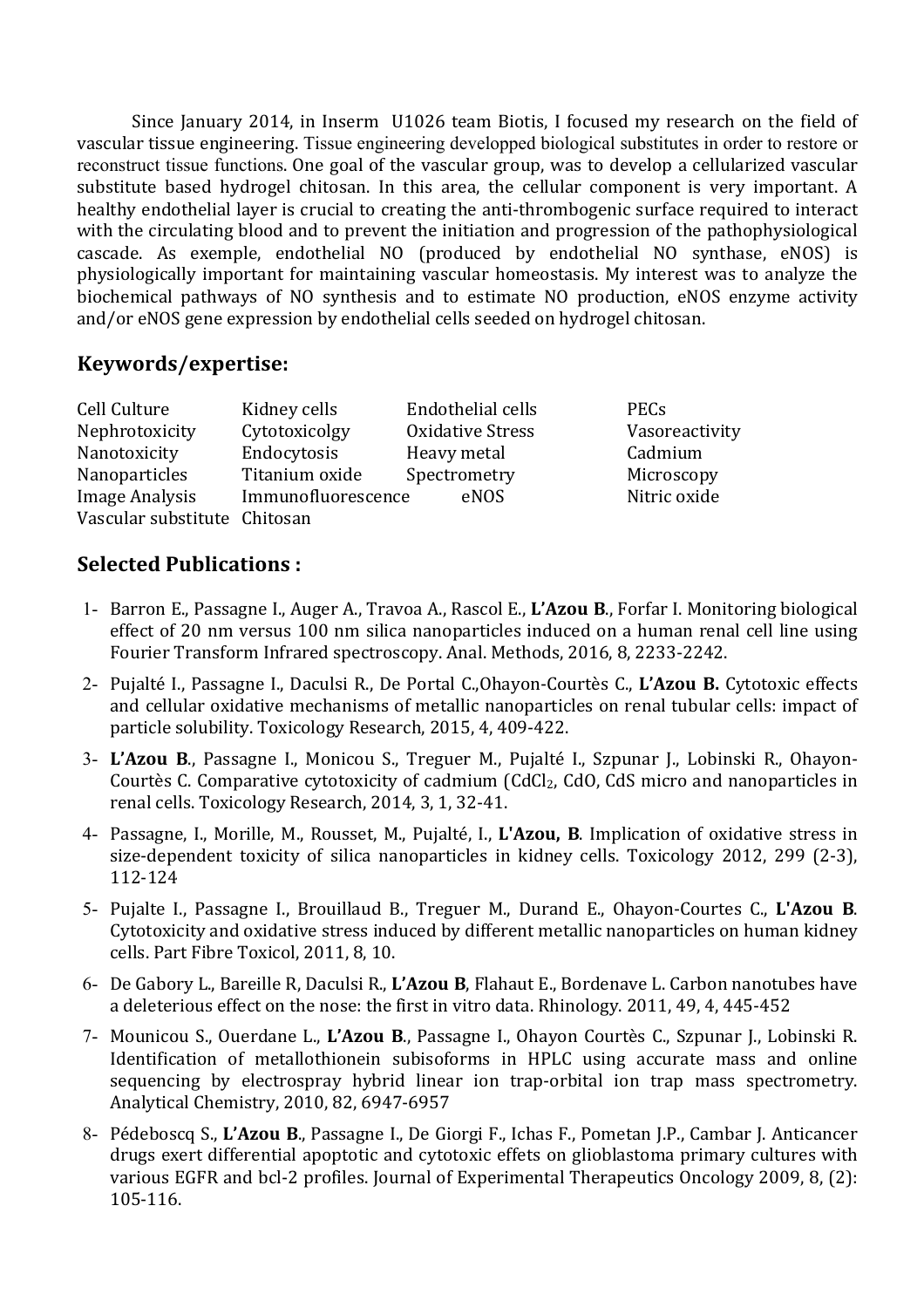- 9- **L'Azou B**., Jorly J., On D., Sellier E., Moisan F., Fleury-Feith J., Cambar J., Brochard P., Ohayon C. In vitro effects of nanoparticles on renal cells. Particle and Fibre Toxicology 2008, Dec 19, 5 (1) :22.
- 10- Mireille Canal-Raffin M., **L'Azou B**., Jorly J., Hurtier A., Cambar J., Brochard P. Cytotoxicity of folpet fungicide on human bronchial epithelial cells. Toxicology 2008, 249, 160-166.
- 11- Pédeboscq S., **L'Azou B**., Passagne I., De Giorgi F., Ichas F., Pometan J.P., Cambar J. Cytotoxic and apoptotic effects of bortezomib and gefitinib compared to alkylating agents on human glioblastoma cells. Journal of Experimental Therapeutics and Oncology 2008, 7, 2, 99-111.
- 12-Canal-Raffin M., **L'Azou B**., Martinez B., Sellier E., Fawaz F., Robinson P., Ohayon-Courtès C., Baldi I., Cambar J., Molimard M., Moore N., Brochard P. Physicochemical characteristics and bronchial epithelial cell cytotoxicity of Folpan 80 WG® and Myco 500®, two commercial forms of folpet. Particle and Fibre Toxicology 2007, 4, 8, 1-13.
- 13-**L'Azou B**., Dubus I., Ohayon-Courtès C., Cambar J. Human glomerular mesangial IP15 cell line as suitable model for in vitro cadmium cytotoxicity studies. Cell Biology and Toxicology, 2007, 23, 4, 267-278.
- 14- Ohayon-Courtès C., Passagne I., De Portal C., Pouvreau C., Cambar J., **L'Azou B.** ICP/OES application for assessing cadmium uptake (or toxicity) in glomerular cells: influence of extracellular calcium. Journal of Toxicology and Environmental Health, Part A, 2007, 70, 750-759.
- 15- Pédeboscq S., **L'Azou B**., Liguoro D. , Pometan J.P., Cambar J. Interindividual differences in anticancer drug cytotoxicity in primary human glioblastoma cells. Experimental and Toxicologic Pathology, 2007, 58, 4, 247-253.
- 16-**L'Azou B**., Fernandez P., Bareille R., Beneteau M., Bourget C., Cambar J., Bordenave L. In vitro endothellial cells susceptibility to xenobiotics. Comparison of three cell types; Cell Biology and Toxicology, 2005, 21, (2), 127 – 137
- 17- Mourre C**., Lazou B.,** Cambar J., Neuilly G., Hugues M. Characterization of mapacalcine-sensitive Ca2+ channels in rat kidney. Biochemical and Biophysical Research Communications, 2003, 308, (3), 602-607.
- 18- Dubus I., **L'Azou B.,** Gordien M., Delmas Y., Labouyrie J.P., Bonnet J., Combe C. Cytoskeletal reorganization by mycophenolic acid alters mesangial migration and contractility. Hypertension, 2003, 42, (5), 956 - 961.
- 19-**L'Azou B.,** Dubus I., Ohayon-Courtès C., Labouyerie J.P., Perez L., Pouvreau C., Juvet L., Cambar J. Cadmium induces direct morphological changes in mesangial cell culture. Toxicology, 2002, 179, (3), 233-245.
- 20-**L'Azou B**., Hengé-Napoli MH., Minaro L., Mirto H., Barrouillet MP., Cambar J. Effects of cadmium and uranium on some in vitro renal targets. Cell Biology and Toxicology, 2002, 18, (5), 329-340.

### **Book)/)book)Chapter**

- 1- **L'Azou B,** Cambar J. Cultures de cellules rénales*. In :* Barlovatz-Meinon G, Ronot X. Cultures de cellules animales. *Edition INSERM 3ème* Lavoivier, Paris. 2014, 28, pp 448-475.
- 2- **L'Azou B**., Marano F. Nanoparticle Toxicity Mechanisms: Oxydative Stress and Inflammation. In: Houdy P., Lahmani M., Marano F. (Eds) Nanoethics and Nanotoxicology, Springer 2011, 4, p87-10
- 3- **L'Azou B.,** Marano F. « Mécanisme des nanoparticules : Inflammation et stress oxydant» Edition Belin, Nanosciences : Nanotoxicologie et Nanoéthique, 2010, Chapitre 4, p121-143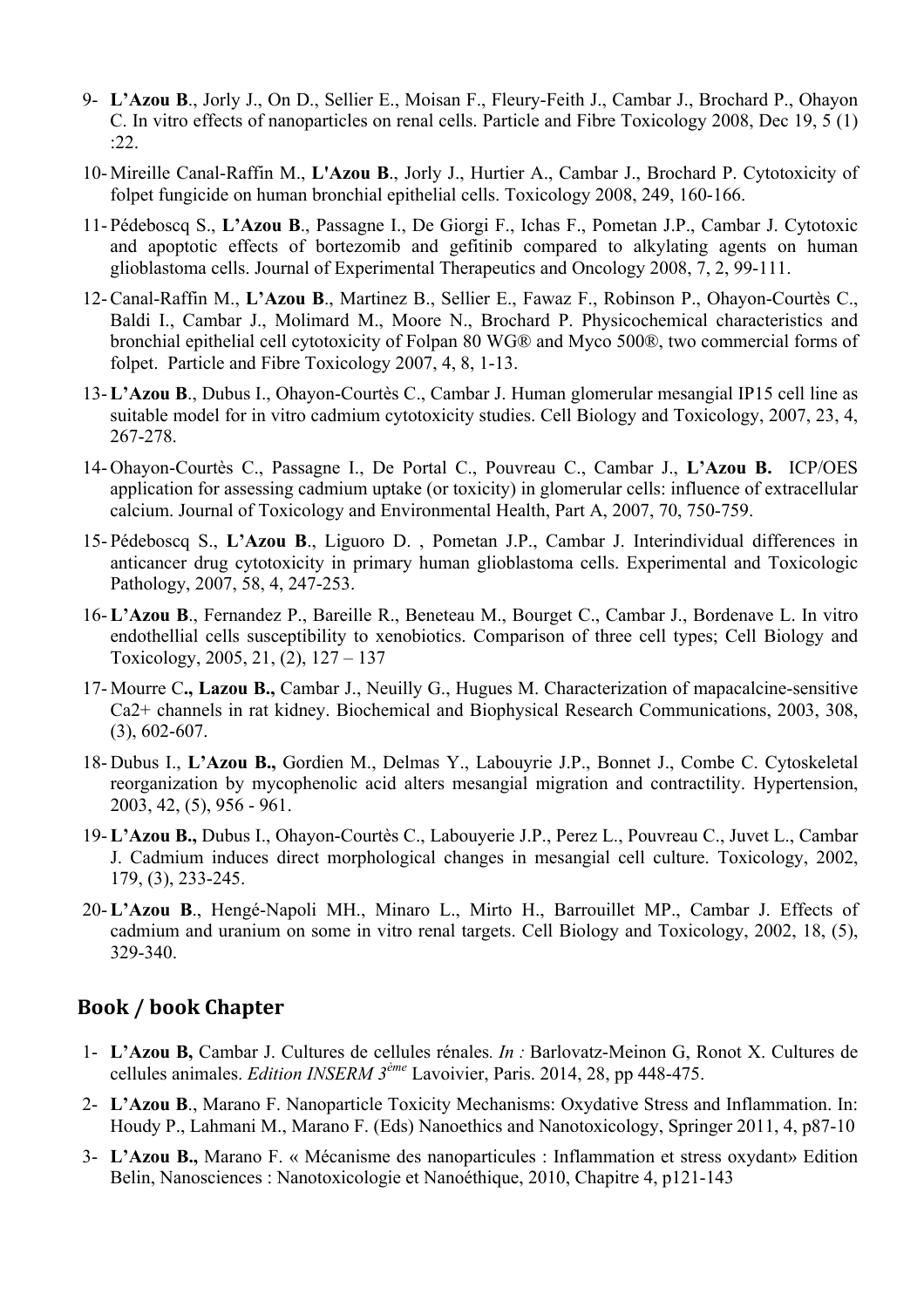- 4- **L'Azou B**., Cambar J. Les cultures de cellules rénales en pharmacologie. In : Barlovatz-Meinon G, Adolphe M. Cultures de cellules animales. *Edition INSERM*. 2003, 24, pp 491-548.
- 5- Hengé-Napoli MH., **L'Azou B.**, Bérard P., Cambar J. Toxicité de l'Uranium. In L'Uranium de l'environnement à l'homme. *Eds EDP Sciences*. 2002. Pp 239-260.

# **Teaching Activities (> 192 h):**

- $\checkmark$  PACES UE1: Atomes, Molécules et Génome (12h TD)(Medical, Pharmacy)
- $\checkmark$  PACES UE2: La cellule et les tissus (32h TD) (Medial, Pharmacy)
- $\checkmark$  2° Pharmacie: Biologie Cellulaire (experimental training, TP 81 h, TD 6h)
- $\checkmark$  2° Pharmacie: Prévention Sécurité (CM, TD TP, 12h)
- ! 2°'Pharmacie: UE'Projet'Professionel
- $\checkmark$  2° Pharmacie Communication
- $\checkmark$  L3: SDV Culture Cell (TD 3h)
- $\checkmark$  L2 TECSAN: Experimental Training in Microscopie and Culture cellulaire (TP, 6h)
- $\checkmark$  4° Pharmacie: EC Cancérologie. Cycle cellulaire (CM 3h)
- $\checkmark$  UE Recherche: IMPEC (CM, TD 21h), ACCEM (CM, TD 12h)
- $\checkmark$  Formation des Préparateurs en Pharmacie Institut des Métiers de la Santé (CM, 21h)
- $\checkmark$  Formation des Manipulateurs en Radiologie-Institut des Métiers de la Santé (CM, 12h)

### **Funding:**

2010-2012 : Coordinator project ANSES "*NanoADAPT" : (*48'841€).

- 2007-2010 : Coordinator project AFSSET  $(104\,975\,\text{E})$ .
- 2009\2012 :' Participation MEEDDM/INERIS'*"NanoTRANS*"'(40 000'€).
- 2006\2008 : Participation Projet'ANR'"*NANOTOX" ;* (45 000'€).
- 2007-2008 : Participation Projet AFSSET "Obexpro"(65 000 €).

# **Memberships:**

EXON (Association des enseignants de Biologie cellulaire)

ANTIOPES, (CEA et INERIS) ANTIOPES enables joint research efforts and users of industrial chemistry to build tools and predictive models hazards of substances for humans and ecosystems

# **Administrative)**

Membre élu du Conseil d'Administration de l'Université CA (2005-2013) Membre nommé/élu de la Commission Nationale Universitaire CNU 87 (2005-2015) Membre élu du CA du Service commun de la Documentation (depuis 2009-2013) Membre élu du Conseil de l'UFR de Pharmacie (depuis 2001) Membre du Conseil Hygiène et Sécurité de l'Université (2005-2008)

# **Education:**